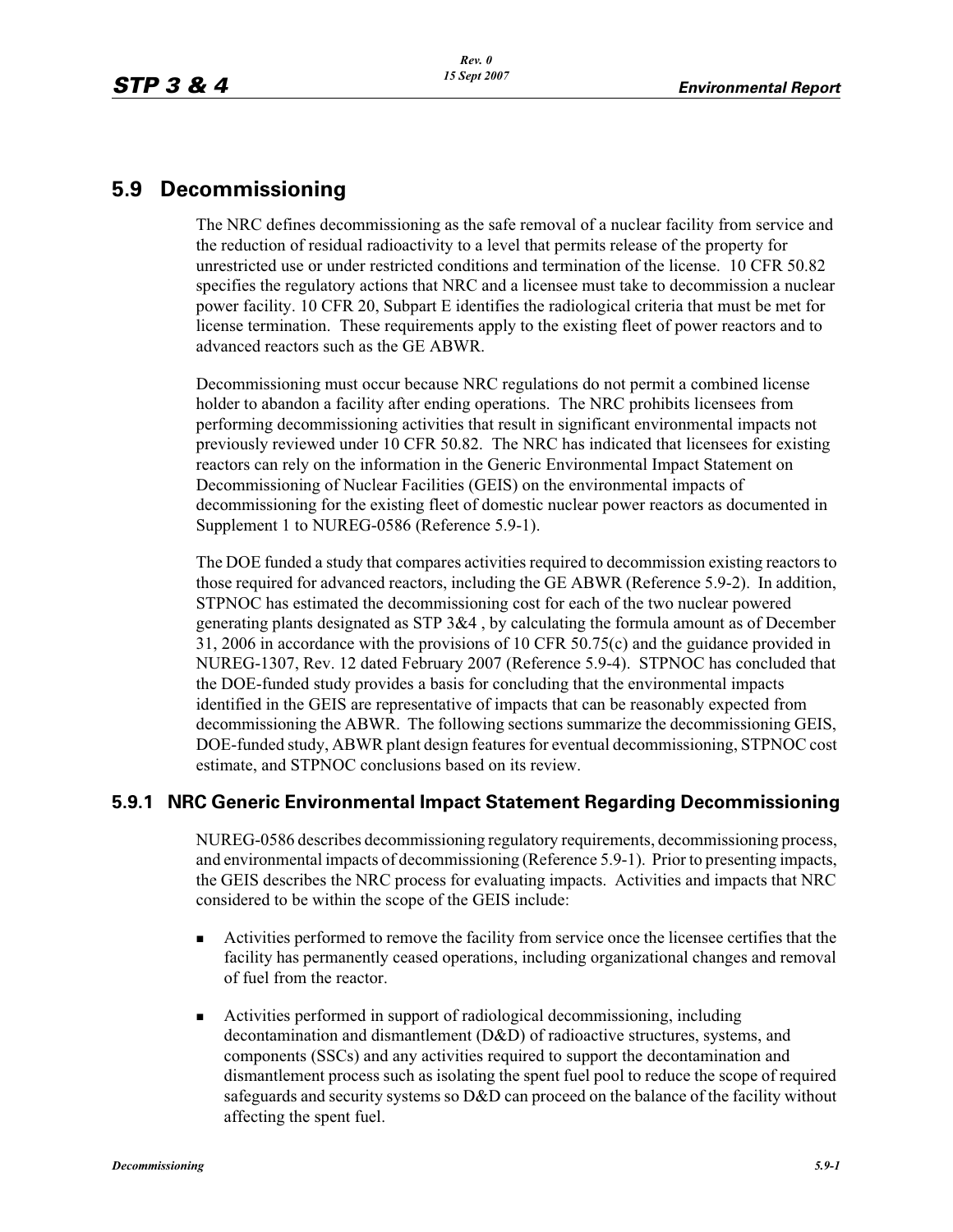- - Activities performed in support of dismantlement of nonradiological SSCs, such as diesel generator buildings and cooling towers.
- **EXECUTE:** Activities performed up to license termination and their resulting impacts as provided by the definition of decommissioning, including shipment and processing of radioactive waste.
- - Nonradiological impacts occurring after license termination from activities conducted during decommissioning.
- -Activities related to release of the facility.
- -Human health impacts from radiological and nonradiological decommissioning activities.

According to Section 5.9 of NUREG-1555 (Reference 5.9-3), studies of social and environmental effects of decommissioning large commercial power generating units have not identified any significant impacts beyond those considered in the GEIS on decommissioning. The GEIS evaluates the environmental impact of the following three decommissioning methods:

- - DECON – The equipment, structures, and portions of the facility and site that contain radioactive contaminants are removed or decontaminated to a level that permits termination of the license shortly after cessation of operations.
- - SAFSTOR – The facility is placed in a safe stable condition and maintained in that state (safe storage) until it is subsequently decontaminated and dismantled to levels that permit license termination. During SAFSTOR, a facility is left intact, but the fuel is removed from the reactor vessel and radioactive liquids are drained from systems and components and then processed. Radioactive decay occurs during the SAFSTOR period, thus reducing the quantity of contaminated and radioactive material that must be disposed of during the decontamination and dismantlement of the facility at the end of the storage period.
- - ENTOMB – This alternative involves encasing radioactive SSCs in a structurally longlived substance, such as concrete. The entombed structure is appropriately maintained, and continued surveillance is carried out until the radioactivity decays to a level that permits termination of the license.

Definitive plans for decommissioning are required by the NRC after a decision has been made to cease operations. The general environmental impacts are summarized in this section, because detailed analyses of decommissioning alternatives are not prepared until cessation of operations.

As discussed in NUREG-0586, decommissioning a nuclear facility that has reached the end of its useful life generally has a positive environmental impact. The air quality, water quality, and ecological impacts of decommissioning are expected to be substantially smaller than those of power plant construction or operation because the level of activity and the releases to the environment are expected to be smaller during decommissioning than during construction and operation. The major environmental impact, regardless of the specific decommissioning option selected, is the commitment of small amounts of land for waste burial in exchange for the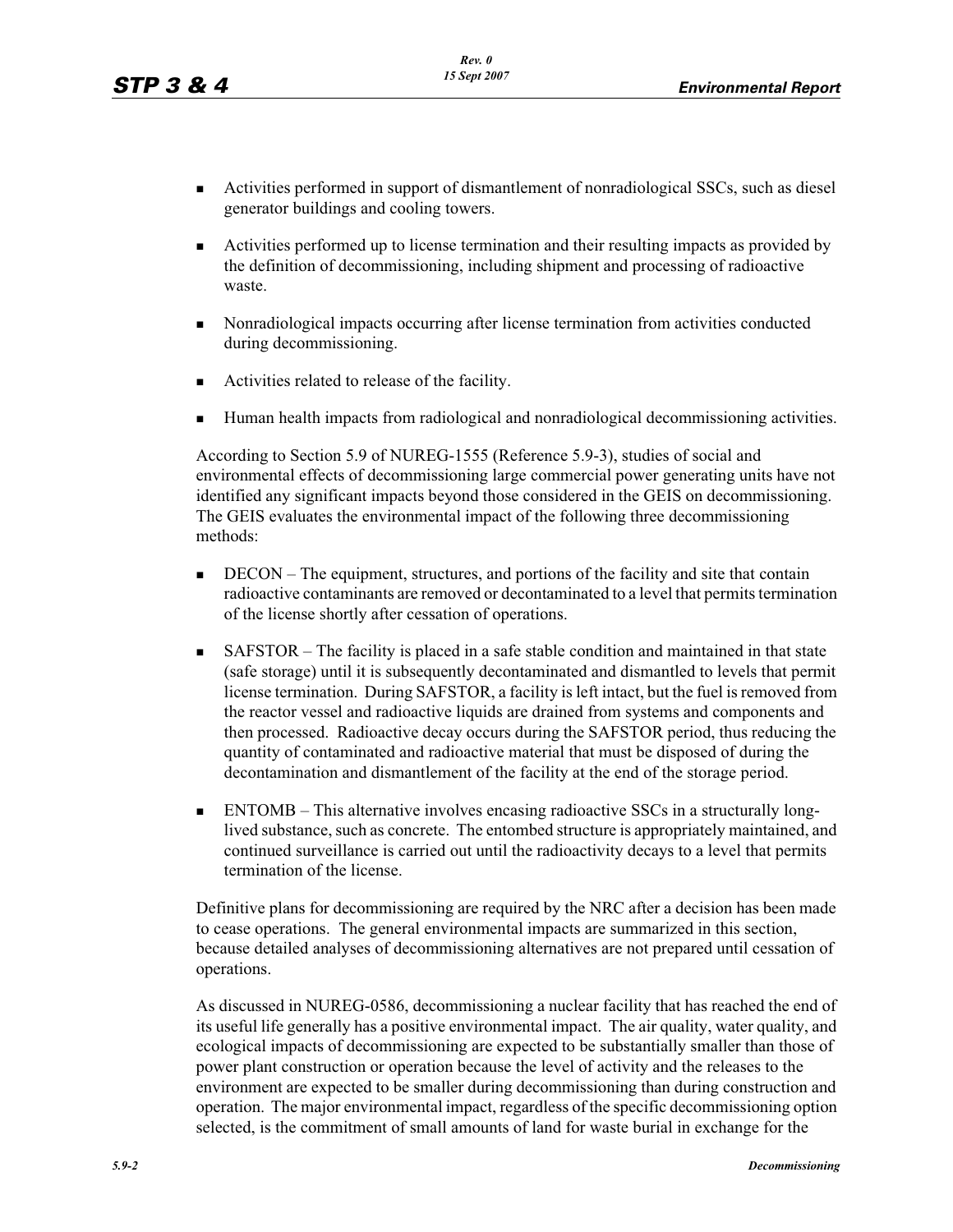potential reuse of the land where the facility is located. Socioeconomic impacts of decommissioning will result from the demands on, and contributions to, the community by the workers employed to decommission a power plant (Reference 5.9-3).

Experience with decommissioned power plants has shown that the occupational exposures during the decommissioning period are comparable to those associated with refueling and plant maintenance when a plant is operational. Each potential decommissioning alternative will have radiological impacts from the transport of materials to their disposal sites. The expected impact from this transportation activity will not be significantly different from normal operations (Reference 5.9-3).

### **5.9.2 DOE-Funded Study on Decommissioning Costs**

The total cost of decommissioning depends on many factors, including the sequence and timing of the various stages of the program, location of the facility, current radioactive waste burial costs, and plans for spent fuel storage. To ensure that a lack of funds does not result in delays in or improper conduct of decommissioning that may adversely affect public health and safety, 10 CFR 50.75 requires that operating license applicants and licensees provide reasonable assurance that adequate funds for performing decommissioning will be available at the end of operation. To provide this assurance, the regulation requires that two factors be considered: (1) the amount of funds needed for decommissioning, and (2) the method used to provide financial assurance. At its discretion, an applicant may submit a certification based either on the formulas provided in 10 CFR 50.75 or, when a higher funding level is desired, on a facilityspecific cost estimate that is equal to or greater than that calculated using the formula in 10 CFR 50.75, consistent with guidance provided by Regulatory Guide 1.159 (Reference 5.9-5).

To support development of advanced reactors for production of electric power and to establish the requirements for providing reasonable assurance that adequate funds for performing decommissioning will be available at the end of plant operations, a study was commissioned by DOE (Reference 5.9-2). The study presents estimates of the costs to decommission the advanced reactor designs following a scheduled cessation of plant operations. Four reactor types were evaluated in this report: the GE ABWR, the GE Economic Simplified Boiling Water Reactor (ESBWR), the Westinghouse Advanced Passive Pressurized Water Reactor (AP1000), and the Atomic Energy of Canada, Limited (AECL) Advanced CANDU Reactor (ACR-700). The cost analysis described in the study is based on the prompt decommissioning alternative, or DECON, as defined in NUREG-0586. The DECON alternative is also the basis for the NRC funding regulations in 10 CFR 50.75 and use of the DECON alternative for the advanced reactor designs facilitates the comparison with NRC estimates and financial provisions.

DECON comprises four distinct periods of effort:

- 1. Pre-shutdown planning/engineering
- 2. Plant deactivation and transition (no activities are conducted during this period that will affect the safe operation of the spent fuel pool)
- 3. Decontamination and dismantlement with concurrent operations in the spent-fuel pool until the pool inventory is zero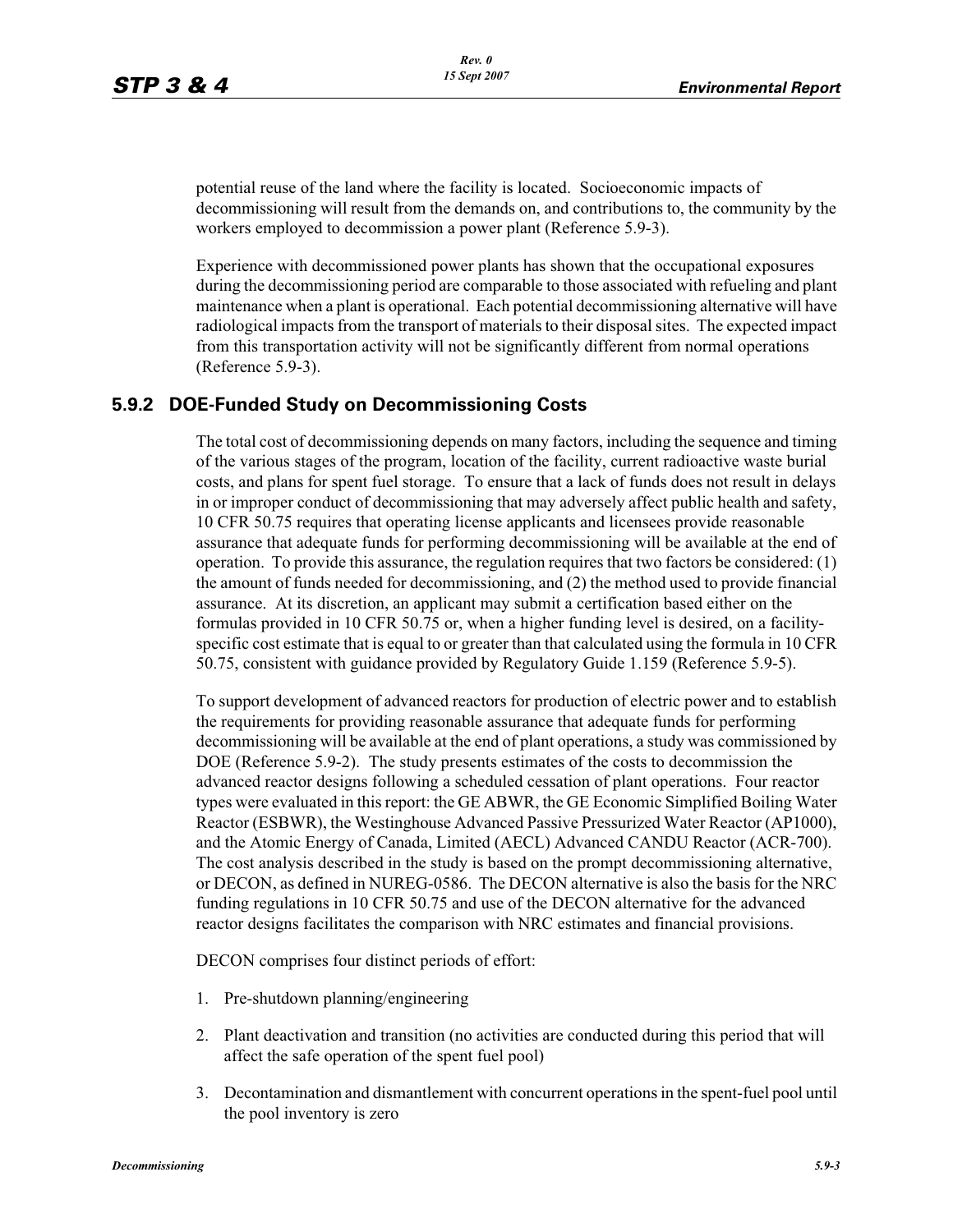#### 4. License termination

Each of the decommissioning activities evaluated in the GEIS is performed during one or more of the periods identified above. Because of the delays in development of the federal waste management system, it may be necessary to continue operation of a dry fuel storage facility on the reactor site after the reactor systems have been dismantled and the reactor nuclear license terminated. However, these latter storage costs are considered operational costs and are not considered part of decommissioning (Reference 5.9-1).

The cost estimates described in the DOE study were developed using the same cost estimating methodology used by NRC and consider the typical features of a generic site located in the southeast, including the nuclear steam supply systems, power generation systems, support services, site buildings, and ancillary facilities. STPNOC considers this to be a valid approach for STP 3  $\&$  4. The estimates are based on numerous fundamental assumptions, including labor costs, low-level radioactive waste disposal costs and practices, regulatory requirements, and project contingencies. The primary cost contributors identified in the study are either laborrelated or associated with the management and disposition of the radioactive waste. Overall, the DOE study concluded that with consistent operating and management assumptions, the total decommissioning costs projected for the advanced reactor designs are comparable to those projected by NRC for operating reactors with appropriate reductions in costs due to reduced physical plant inventories (Reference 5.9-2).

# **5.9.3 ABWR Plant Design Features for Decommissioning**

The reduction of personnel exposure during decommissioning depends to a large extent on the same general principles for occupational exposure as for normal operations. The ABWR design emphasizes the use of materials selected to have low corrosion rates and reduced buildup of radioactivity on equipment, resulting in lower radiation fields after plant operations and lower activity rates to contend with during the decommissioning process. Decontamination connections on equipment used for light decontamination prior to maintenance can be successfully used to perform heavy acid wash decontamination after final operations to remove more embedded contaminants. The overall design of the plant allows for repair and maintenance including change-out of all major equipment with a few limited exceptions. This allows for all the plant equipment to be readily removed from the buildings after shutdown for disassembly, decontamination, and disposal. Special attention has been given in the design to provide access and equipment handling capabilities for the maintenance of major components. These design features, such as overhead monorails, lifting devices, and in-place ladders enhance access and removal of equipment and access to all parts of the plant except those most heavily contaminated. Additionally, two operational activities have a significant effect on decommissioning: (1) maintenance of plant water chemistry within existing limitations to minimize contamination, and (2) maintaining records of plant modifications to minimize postoperational uncertainty due to changes in equipment, piping, and electrical routing or inventive modifications.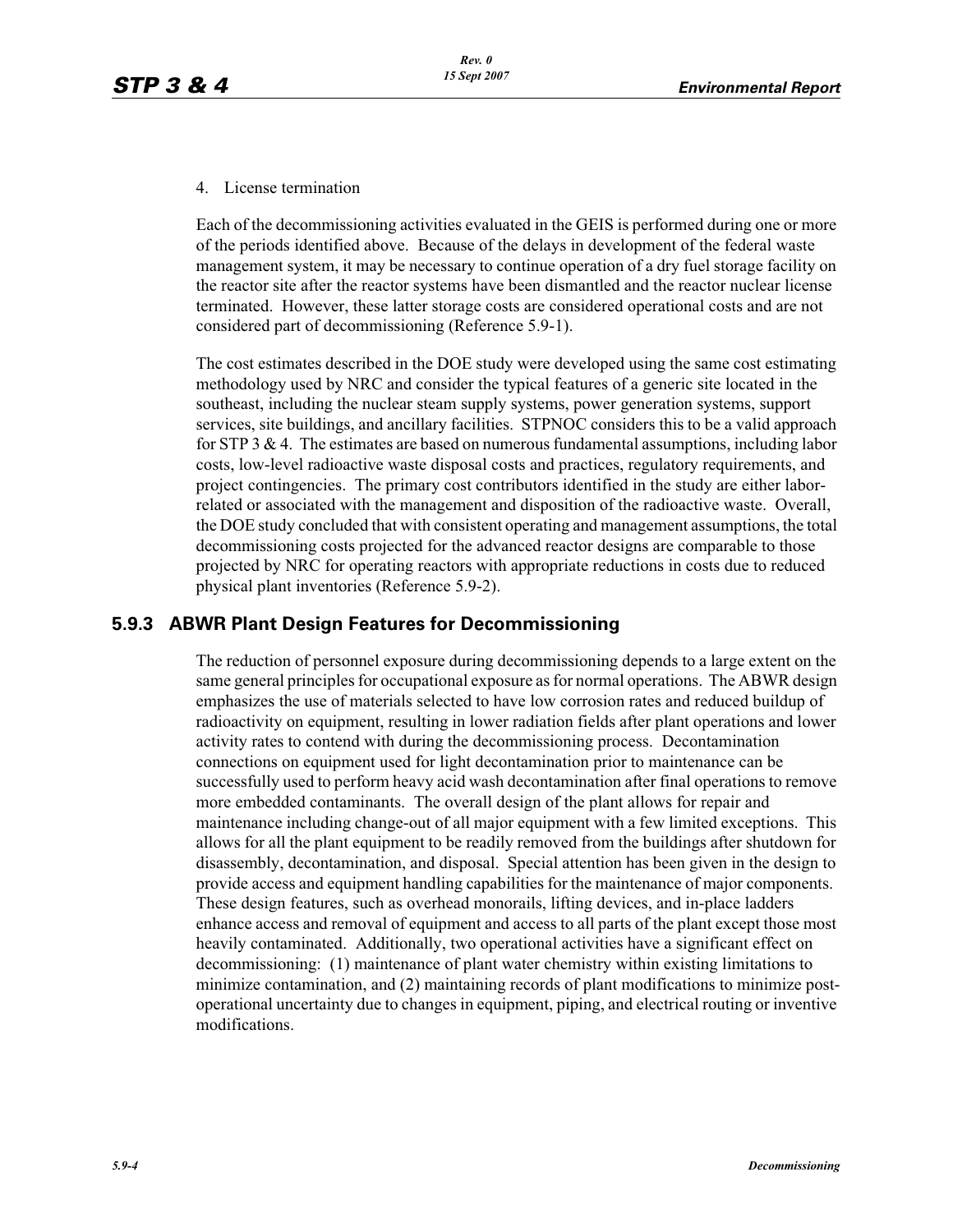## **5.9.4 STP Units 3 and 4 Decommissioning Cost Estimate**

STPNOC has established a decommissioning cost estimate for each of the GE ABWR units proposed to be constructed on the STP site in order to assess the financial obligations pertaining to the eventual decommissioning of the two units. Part 1.4 of the COLA describes the plans for providing financial assurance for the decommissioning of the two units and includes a certification regarding the cost estimate for each unit, which is provided in Table 1.4 appended to Part 1 of the COLA. The cost estimate or "formula amount" for the minimum certification is calculated in accordance with the provisions of 10 CFR  $50.75(c)$  and the guidance provided in NUREG-1307, Rev. 12 dated February 2007 (Reference 5.9-4), which assumes the DECON decommissioning alternative. The estimate assumes the removal of all contaminated and activated plant components and structural materials such that the owner may then have unrestricted use of the site with no further requirements for an operating license. Similar to the DOE study, the primary cost contributors identified are labor-related or associated with the management and disposition of the radioactive waste.

The STPNOC projected cost to decommission each of the GE ABWRs is estimated to be approximately \$517 million, reported in end of year 2006 dollars. This minimum certification amount for each plant was calculated using the formula delineated in 10 CFR  $50.75(c)(1)$  and appropriate escalation indices, including the waste burial factor provided in NUREG-1307, Rev. 12, for the vendor waste processing option.

#### **5.9.5 Conclusions**

STPNOC compared the activities analyzed in the GEIS of the environmental impacts associated with decommissioning the existing fleet of domestic nuclear power reactors with the activities that form the basis for decommissioning cost estimates prepared by DOE for advanced reactor designs and determined that the scope of activities is the same. Projected physical plant inventories associated with advanced reactor designs will generally be less than those for currently operating power reactors due to advances in technology that simplify maintenance and benefit decommissioning. Based on this comparison, STPNOC has concluded that the environmental impacts identified in the GEIS are representative of impacts that can be reasonably expected from decommissioning the GE ABWR.

STPNOC has projected a total decommissioning cost estimate using the NRC's formula amount in accordance with 10 CFR  $50.75(c)(1)$ . The cost projected to decommission two GE ABWRs using the DECON alternative is estimated to be \$1.034 billion, reported in end of year 2006 dollars.